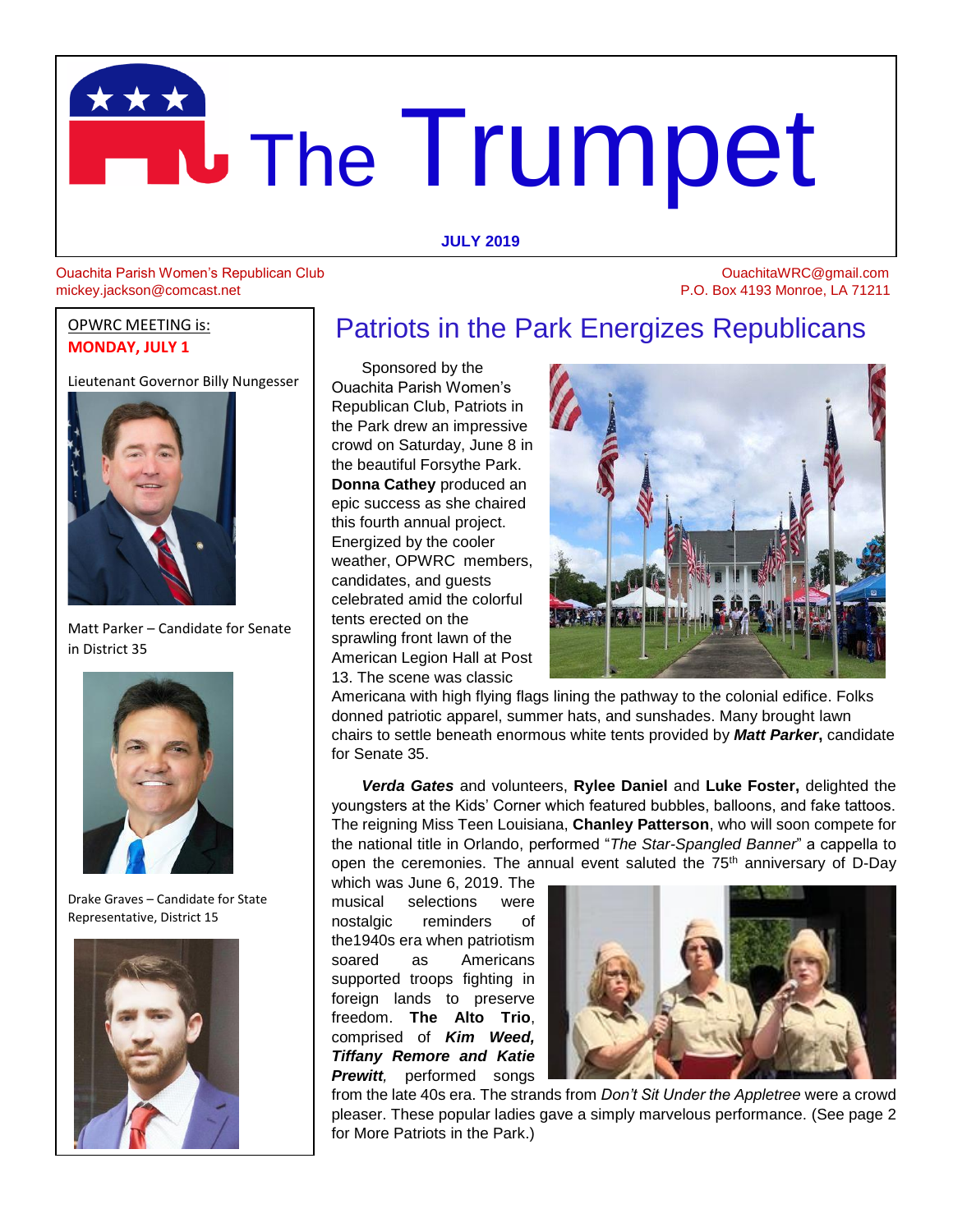**Nell Calloway***,* founder and President of Chennault Aviation and Military Museum, gave a moving account of the sacrifices made by those who fought with the Allied Forces during World War II. The museum director reminded us "Many veterans still return home from the battlefield with serious physical and mental problems." Nell encouraged members of the audience to support various programs available through the museum.

The highlight of the morning was "*stumping*" by candidates who helped sponsor the festivities. Candidates who rose to the steps of the American Legion Hall to introduce themselves and pitch their qualifications in only 3-minutes were: **LaKeisha Johnson, Mike Walsworth** (candidates for Clerk of Court); **Michael Echols** (candidate for State Representative); **Foy Gadberry, Drake Graves** (candidates for State Representative); **Glen Womack**, (candidate for Senator in District 32); and **Wade Bishop, Stewart Cathey, Jr. (candidates for Senator in District 33); Jim Fannin, Matt Parker** (candidates for Senator in District 35); **Barry White** spoke on behalf of **Tim Temple** (candidate for Insurance Commissioner) and **Aaron Patrick** offered greetings from **Eddie Rispone** who is running for Governor. The final speaker, **Congressman Ralph Abraham** (candidate for Governor) made an unexpected appearance to the delight of the crowd.



Closing the program was **Kay Kellogg Katz** who reminded everyone of the impact that a governor exerts upon the 2020 Census and that the re-districting of legislative boundaries depends upon the Census. The retired State Representative Katz thanked the candidates for participating in the election process before she offered the benediction.

Patriots in the Park saluted our VETERANS from all branches of military services. Residents from the Northeast Louisiana Veterans Home were invited to enjoy lunch compliments of OPWRC.

**Johnny Willard,** a 94-year-old World War II veteran who served in the Navy, received a special tribute. At only 18, he enlisted in the Navy to serve as an armed guard for merchant marines who were carrying fuel to the front lines. **Luke Letlow**, (center in photo at top right) who serves as Chief of Staff for Congressman **Ralph Abraham**, presented Mr. Johnny with a flag which was flown over the U. S. Capitol.



Scores of volunteers worked together to support this tremendous activity. When the weather became uncertain, **Matt Parker** loaned us the large white tents shown in the photo at right. He and volunteers from Richland Parish arrived the day before and erected these tents during the rain. They were literally soaked. Matt also provided our sound system. Thanks, Matt. **Drake** 

**Graves,** along with his talented family, provided beautiful, patriotic decorations for the event. **Stewart Cathey, Jr**. provided cool beverages both outside and during lunch. Serving on the decorating, food, and other committees were **Joanie Graves, Sherry DeMoss, Natalie DeMoss-Hebert, LaNell Armstrong, Margaret Horne, Beth Correro, Charlotte Moore, Jan McDonald, Lorie Moorhead, Amy Kincannon, Nora Parker, JoAnn Womack, Gayle Baldree, Sheri Allen, Pamela Cason, Sue Crowe, Cecilia Francescon, Verda Gates, Charlotte Nugent, Tammy Brown and Sherry Reed.** Thanks to many others who are not mentioned. Everyone pitched in and made this celebration the biggest and best ever!!!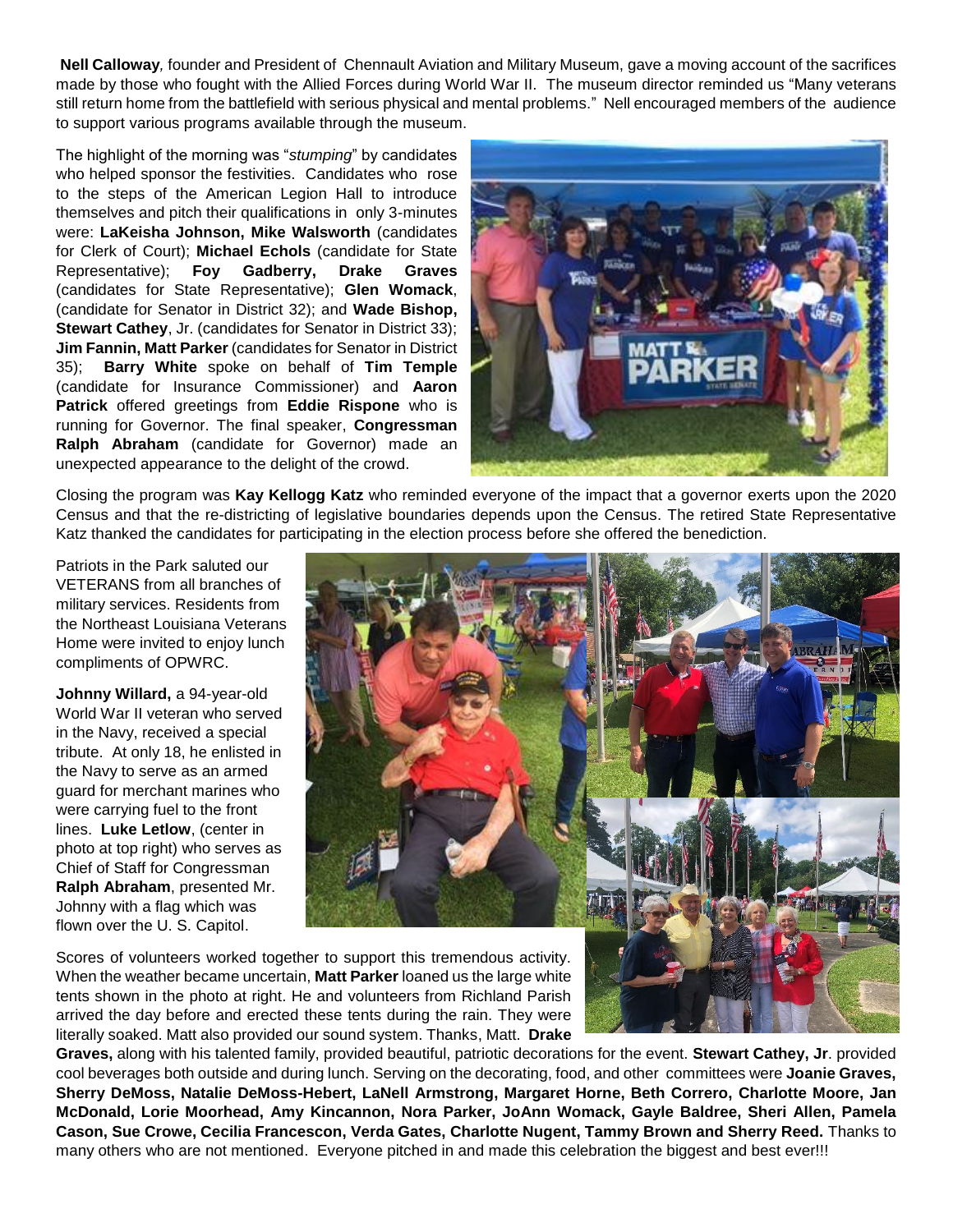## Highlights from OPWRC Meetings

## May – State Representative Jane Smith (ret.)



#### Key Remarks:

- The population of Louisiana has decreased over ten years.
- The number of U.S. Representatives is based on population.
- Every person MUST be counted in 2020.
- Louisiana now has 6 Representatives in the House.
- The state could possibly lose a Representative.
- After 2020 the boundary lines for voting districts are redrawn.
- The political agenda of the governor impacts redistricting.
- Louisiana needs to elect a Republican Governor for 2020.

## May – Eddie Rispone, Candidate for Governor



## Key Remarks:

- Worked his way through college to become the co-founder of a multimillion-dollar corporation that employs over 3,000 workers.
- Financed pro-voucher commercials and strongly supported job skills training at McNeese State University.
- Disapproves of John Bel Edwards' handling of the Industrial Tax Exemption Program.
- Asserts the Governor has created a negative business climate and killed job opportunities for the skilled workforce in the state.
- Believes he knows what it takes to create good paying jobs.
- Believes good paying jobs will decrease the need for Medicaid expansion. He opposes flagrant abuses within the Medicaid Program .

## June – Kyle Ardoin, Secretary of State



## Key Remarks:

- Will seek re-election on October 12, 2019;
- Understands the voting process and what is required to keep the system pure and free from corruption;
- Plans are currently in place to prevent the unlawful registration of illegal immigrants;
- Will stand against legislation to permit imprisoned felons from voting in elections prior to serving their complete term;
- Will implement advanced security measures to protect the votes of the legal registered voters of Louisiana.